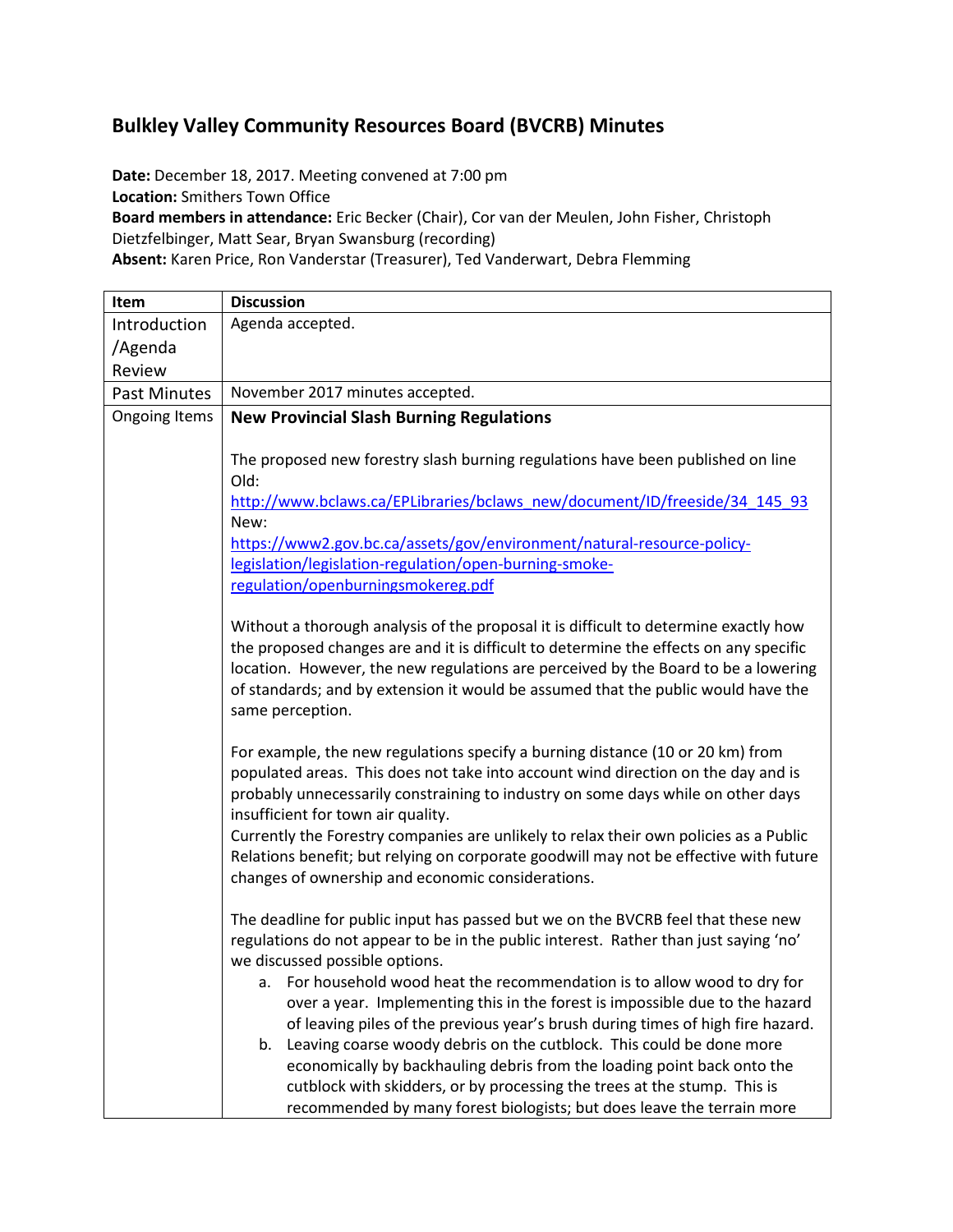| difficult for replanting.<br>Portable burners - this has obvious logistical issues but would vastly improve<br>c.                                                                                                                                                                                                                                                                                                                           |
|---------------------------------------------------------------------------------------------------------------------------------------------------------------------------------------------------------------------------------------------------------------------------------------------------------------------------------------------------------------------------------------------------------------------------------------------|
| air quality.<br>d. What do other countries do? Open slash burning seems inconceivable in                                                                                                                                                                                                                                                                                                                                                    |
| European nations.                                                                                                                                                                                                                                                                                                                                                                                                                           |
| Any of these 'solutions' would increase the costs of logging and can be easily<br>calculated. Benefits of leaving more organic matter and/or standing live trees in<br>cutblocks have poorly defined economic benefits involving (for example) Fungal<br>mycorrhizae, organic debris recycling, wildlife, reducing replanting requirements, the<br>head start from smallish trees (e.g. 10 years old instead of seedlings).                 |
| The current Bulkley Valley smoke management plan appears to be a reasonable<br>compromise between the costs to industry and the benefits to the human<br>population. Would it not be sensible to allow these regional agreements to<br>supersede the provincial regulations? Or more sensibly, to avoid regional<br>duplication of effort can this type of regional agreement be implemented at the<br>Provincial level?                    |
| Suggestion to do a field trip to the Wetzinkwa forest after the thaw to see the<br>difference between processing at stump and the alternative, adjoining operation.                                                                                                                                                                                                                                                                         |
| Action: Bryan will generate a letter on this matter to the contact on the new<br>regulation page.                                                                                                                                                                                                                                                                                                                                           |
| <b>Hauling on Telkwa High Road</b>                                                                                                                                                                                                                                                                                                                                                                                                          |
| A draft letter to the ministry of forests outlining the CRB's concerns with hauling on<br>the Highroad was discussed. The board feels that Ministry should takes steps for<br>compliance; pending a new agreement which would consider the change in number<br>of leaseholders, forestry lots and other changes that have occurred in the past 15<br>years or so.                                                                           |
| Action: Matt will tidy up this letter in preparation for sending it to the Forest<br><b>Ministry</b>                                                                                                                                                                                                                                                                                                                                        |
| <b>Visual Effects of Logging</b>                                                                                                                                                                                                                                                                                                                                                                                                            |
| In the original LRMP there was mention of keeping visual effects of logging<br>minimized from the Highway 16 corridor, Telkwa High Road and the Bulkley River.<br>This requirement has over the years been modified to one or more specific<br>viewpoints; and even that does not seem to have data to back up anything in the<br>agreement. The board would like to determine if, when and how any of this<br>agreement has been followed. |
| Action: Christoph and Bob will plan on following up on this matter.                                                                                                                                                                                                                                                                                                                                                                         |
| Discussion of funding for the Board: Optimistic about possibly seeing some funding                                                                                                                                                                                                                                                                                                                                                          |